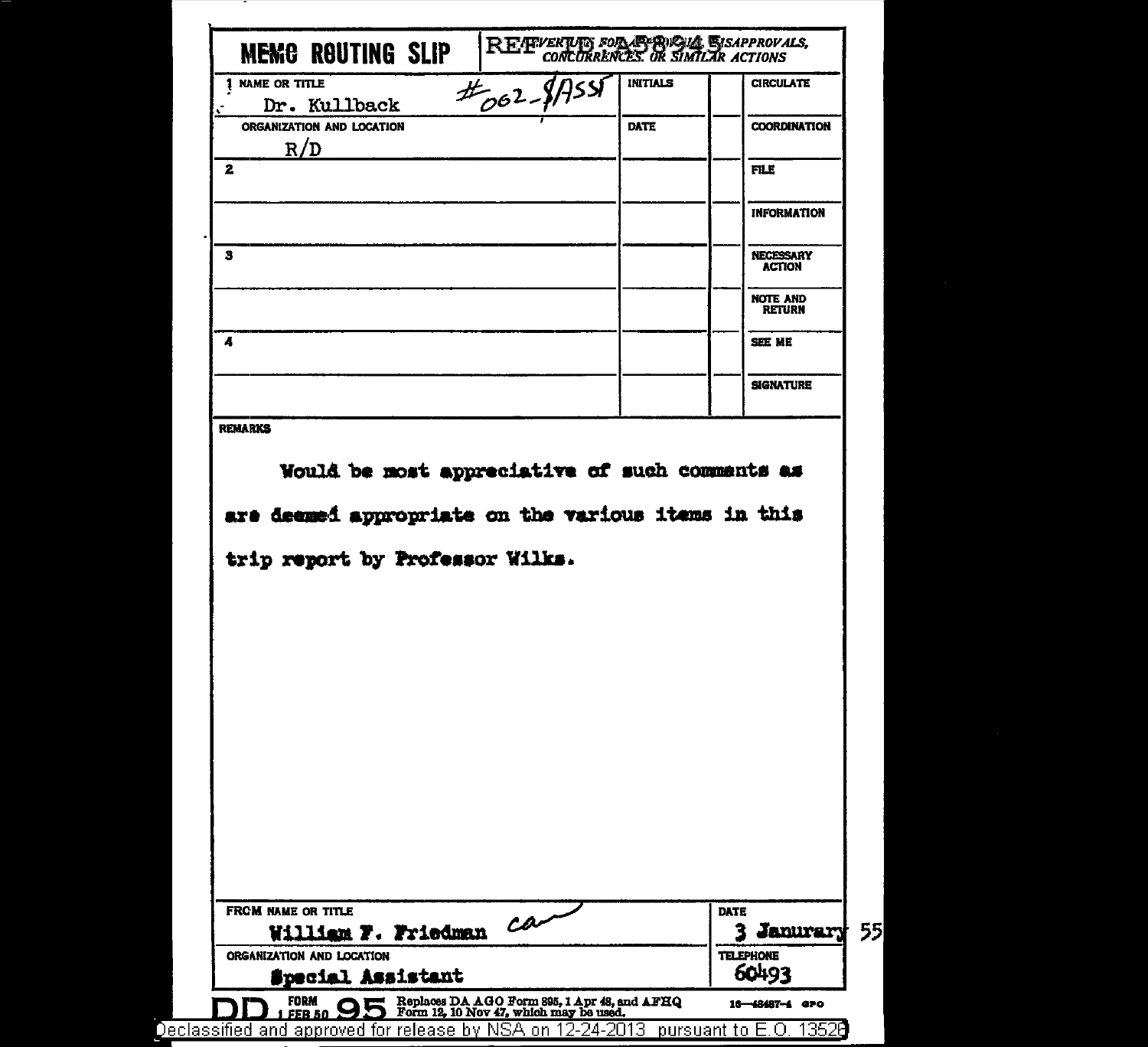**REF ID: A58945** 



18 December 1954

MOMORANDIM FOR MR. WILLIAM F. FRIEDMAN EXECUTIVE SECRETARY MEA SCIENTIFIC ADVISORY BOARD

SUBJECT: Report on Visit to OCHQ, September 9-11, 1954

1. I arrived in London about 10:00 a.m. on September 8 and went directly to Colomel Barton S. Pulling's office to discuss arrangements which he had made for my proposed visit to GCHQ September 9-11. He suggested right away that it might be just as well to go to Cheltenham early the morning of September 9 as the afternoon or evening of September 8. I accepted the suggestion and during the hour before lunch and with the assistance of Colonel Pulling's secretary I made hotel reservations to stay in London the nights of September 8 and 11. She also handled my hotel reservations at Cheltenham, provided me with information concerning schedules of train services between London and Cheltenham, and made a plane reservation for me to Faris on September 12 to eatch a MATS plane leaving Paris on the 12th for Washington. Colomel Pulling and I went out to lunch at one of the Clubs near Grosvenor Square.

2. After lunch I talked with Colonel Fulling for more than two hours about the purpose of my visit, the U.S. military and civilian personnel stationed at GCHQ, the extent of interchange between NBA and GCHQ personnel, the organization of GCHQ, and other similar matters. I found him to be very alert, energetic and enthusiastic throughout the more than four hours of time I spent with him that day.

3. I left london in the morning of September 9 and arrived in Chelterham shortly after noon where I was met by one of It. Colonel feller's assistants who took me straight to Colonel Zeller's office. I spent the entire afternoon with Lt. Colonal Eeller and Dr. Rutledge discussing the organization of GCHQ. They went into considerable detail concerning the re-organization of GCHQ which had been announced en 9 August, referring me to his memorandum of 11 August on the subject. In briefing me on the organization of GCHQ It. Colonel Zeller took up the various divisions and top people in a completely thorough manner one-by-one, indicating how the existing set-up would be changed under the re-organization. It. Colomel Zeller also gave me an excellent briefing on the U.S. military and civilian personnel stationed at GCHQ.

4. With this background of information in hand concerning GCH2 I explained in some detail that I was particularly interested in talking to the appropriate GCHQ personnel on the following subjects:

(a) The organization of  $T/A$  effort and how closely it was integrated with C/A effort.



**Ropy 3 of 5 Copies** 

 $\frac{4}{55800015}$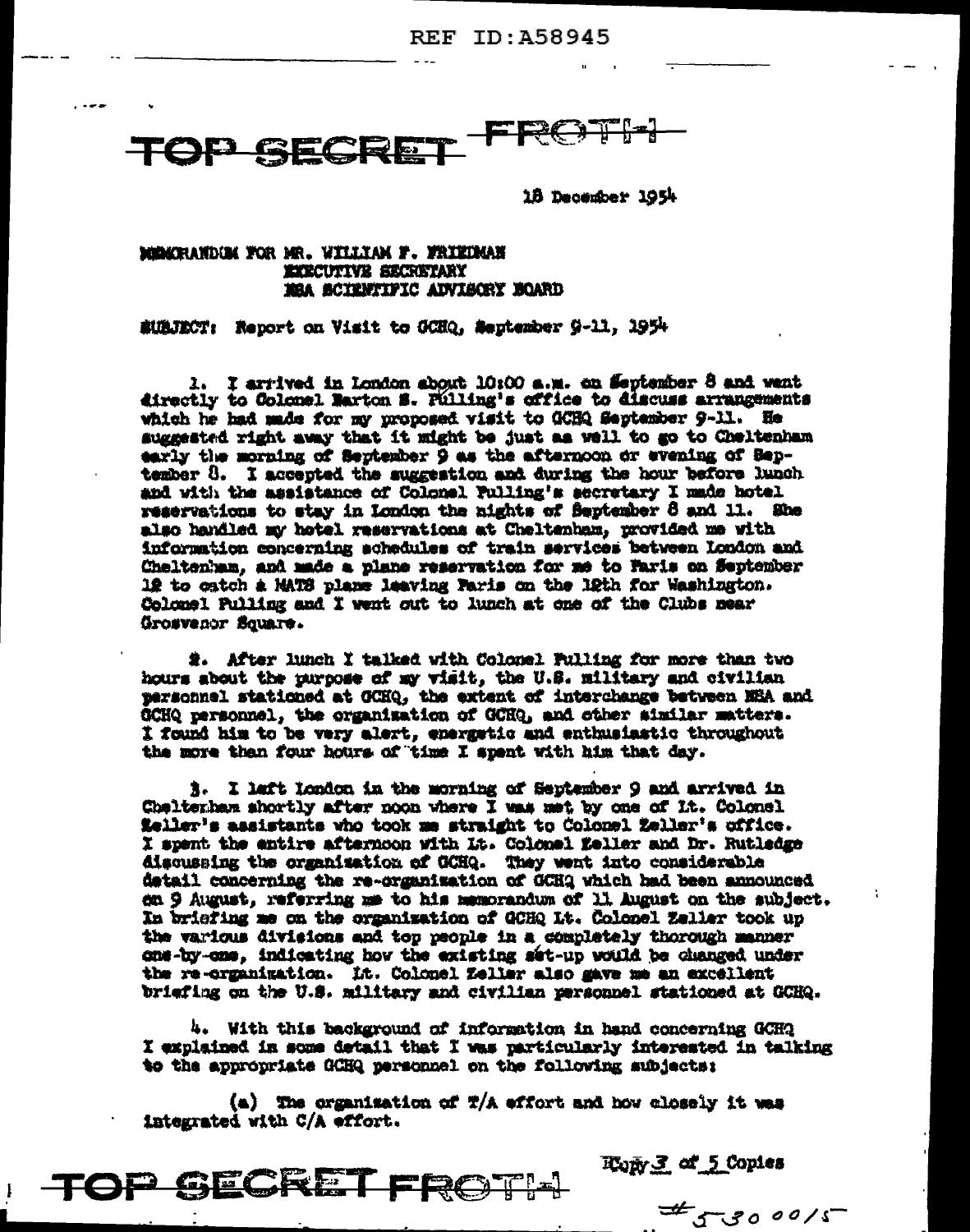<u>REF ID:A58945</u>

PL 86-36/50 USC 3605  $EO-3.3(h)$  (2)

 $\frac{1}{2}$  in  $\frac{1}{2}$  in  $\frac{1}{2}$ FROTH

(b) Problems of personnel recruitment and selection.

(c) Problems of quantification and graphical presentation of intelligence concerning

(d) Mathematical and statistical problems arising in CAA and T/A.

I explained that being a mathematical statistican by profession I had a natural interest in (d), but that as a member of WHASAB and as a member of the Robertson Study Group I had developed rather strong interests in (a),  $(b)$  and  $(c)$ .

5. With this layout of interests before him, Lt. Colonel feller and Dr. Rutleige proceeded to set up a series of appointments for me for September 10.

6. Naving spent the entire afternoon with Colonel Zeller and Dr. Rutledge I was taken by Dr. Rutledge to a little sherry party at his home at 5 o'clock at which it. Colonel Zeller/and the following GCHQ staff members vere present: and J. Tiltman.

7. My first visit on September 10 was to the office of/ who is in charge of Personnel at GCHQ. I was accompanied by Dr. Rutledge, not only on this visit but all the others. He outlined the general policy for recruiting young men from the universities for the professional grades. He pointed out security difficulties similar to those existing at NSA in providing able young men enough information about the work of GCHQ to enable them to make sufficiently self-convincing decisions as to whather to go into the work or not. He believed that a partial answer to the problem was to work through university professors who had had GCHQ experience and in whose advice students could have confidence. The main problem here was to persuade more university mofessors to spend some time at GCHQ to work on its problems and acquire enough buckground to enable them to give sound advice to students whom they knew well. went into some detail as to how the British Civil Service mystem operates. I can easily see from the thoroughness ef their selection procedures why the British Civil Servants, as a class, are so competent. I gained the impression that many of the personnel of GCHQ had spent much if not most of their careers in that work.

8. In reply to my inquiry concerning tests and examinations for the selection of C/A and T/A personnel he stated that they had begun some experimental testing with a series of tests known as Progressive Matrices and referred me to the same of the same of the same of the same of the same of the same of the same of the same of the same of the same of the same of the same of the same of the same of the same of the same of the same of for details concerning the results of showed me some results which he had obtained these tests. | by giving the tests to personnel at OCHQ as well as new applicants. He was quite optimistic about the possibilities of using the progressive matrices to improve their selection procedures for T/A and C/A personnel.

> . . . **BECRET FRO**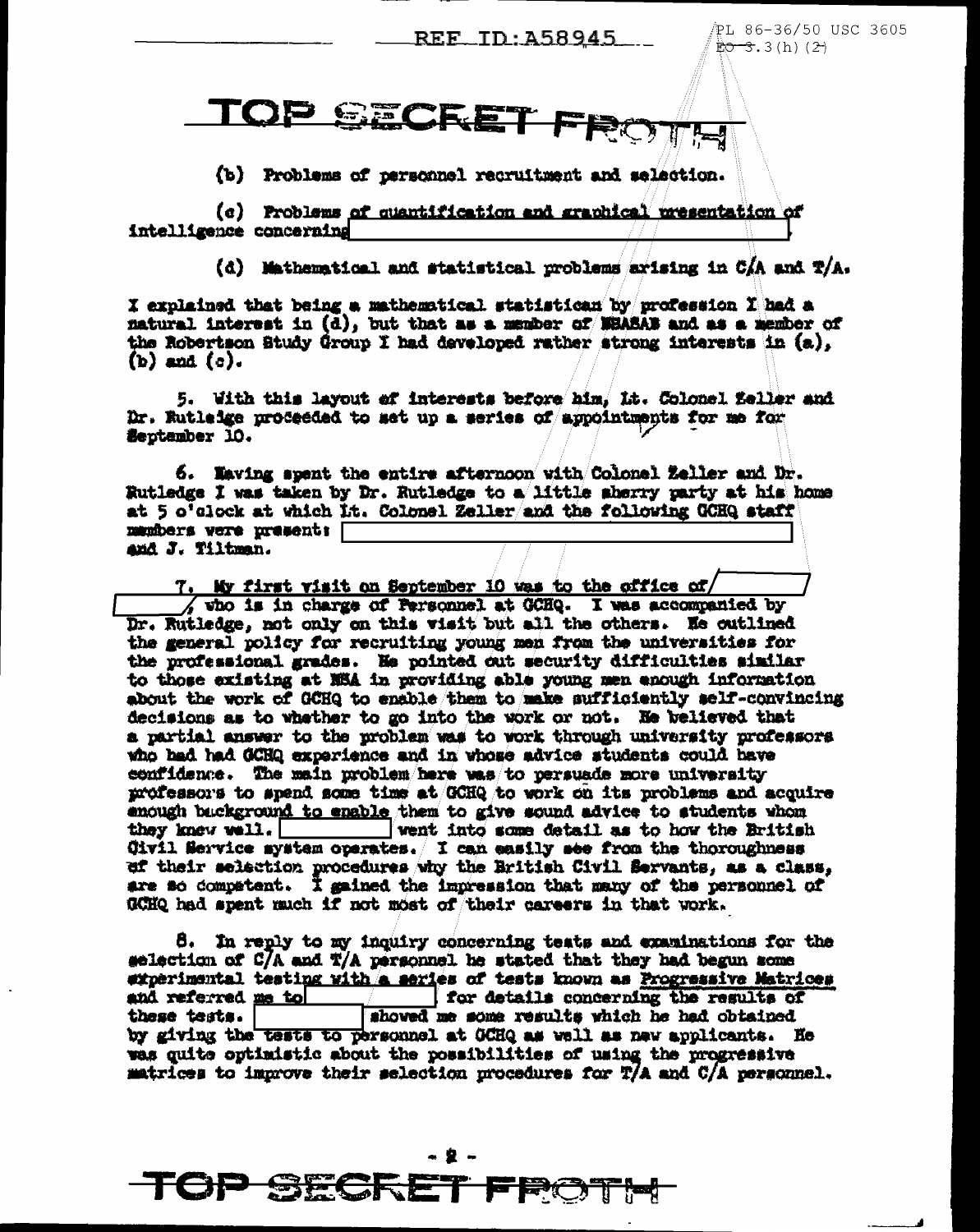In my own opinion NSA would do well to do some experimental testing with this type of test. If this test has some validity for selection of T/A and C/A personnel or if it can be further developed to have sufficient validity, its use could, I believe, eventually contribute a great deal to improving C/A and T/A effectiveness at NSA.

**REF ID:A58945** 

RL 86-36/50 USC 3605

to 3.3(h)(2)

 $\mathbf{C} =$ 

TOP

TOP SEE

 $9$ . My second visit was to see  $\| \cdot \|_p$  Associate Director, who impressed me as a most capable man. He is the man perhaps most responsible for developing the philosophy on which the re-organization of GCHQ is based. He went into considerable datail concerning the reasons for the changes. I don't think I need go into a full statement of the reasons for making the change and the principles which were followed since they have been set forth in It. Colonel Zeller's excellent memorandum of 11 August 1954. did emphasize however the particular importance of the new Division "J" (devoted to the voolem). He was strongly convinced that by focusing the T/A, C/A, and other skills on the yroblem GCHQ's effectiveness in dealing with that problem would be considerably increased. He referred apacifically to the success with which the

was having with respect to the development of intelligence concerning the . He looked forward to similar approaches to other segments of the Russian-military machine.

10. My third visit was to the office of Deputy Director, with whom I discussed various general restures of the GCHQ the role of MSASAB and scientists and wondered whether this is something GCHQ should consider. He referred to an internal advisory committee at GCHQ. I should say that I also talked with | | | | about MSASAS, its functions, how it oparated, and so on. He also showed some interest in this idea. I am sorry I did not get to see He was away at the time.

11. In the afternoon, my first visit was with  $\begin{array}{|l|l|}\n\hline\n\end{array}$  af the Reporting Division. I explained to him that I was particularly interested to find out what progress had been made in the development ef indices of which could be exhibited or graphed in time. This is one of the problems pointed up in the Robertson Report. He said his Division had given a great deal of attention to this problem and that in his opinion the had made consider-<br>able progress on it. He immediately arranged for me to visit that group. had made consider-Before making the visit however, save me an excellent briefing on their reporting procedures, including descriptions and examples of their various series of reports.

12. Leaving "s office Dr. Rutledge and I went over to visit the! where we spent nearly an hour. I was very much impressed by a graphical method thay were developing for presenting of all kinds as a function of time. It seems to me that this development not only has possibilities for giving a much better visual account of what is going on with respect to -but has equally good possibilities for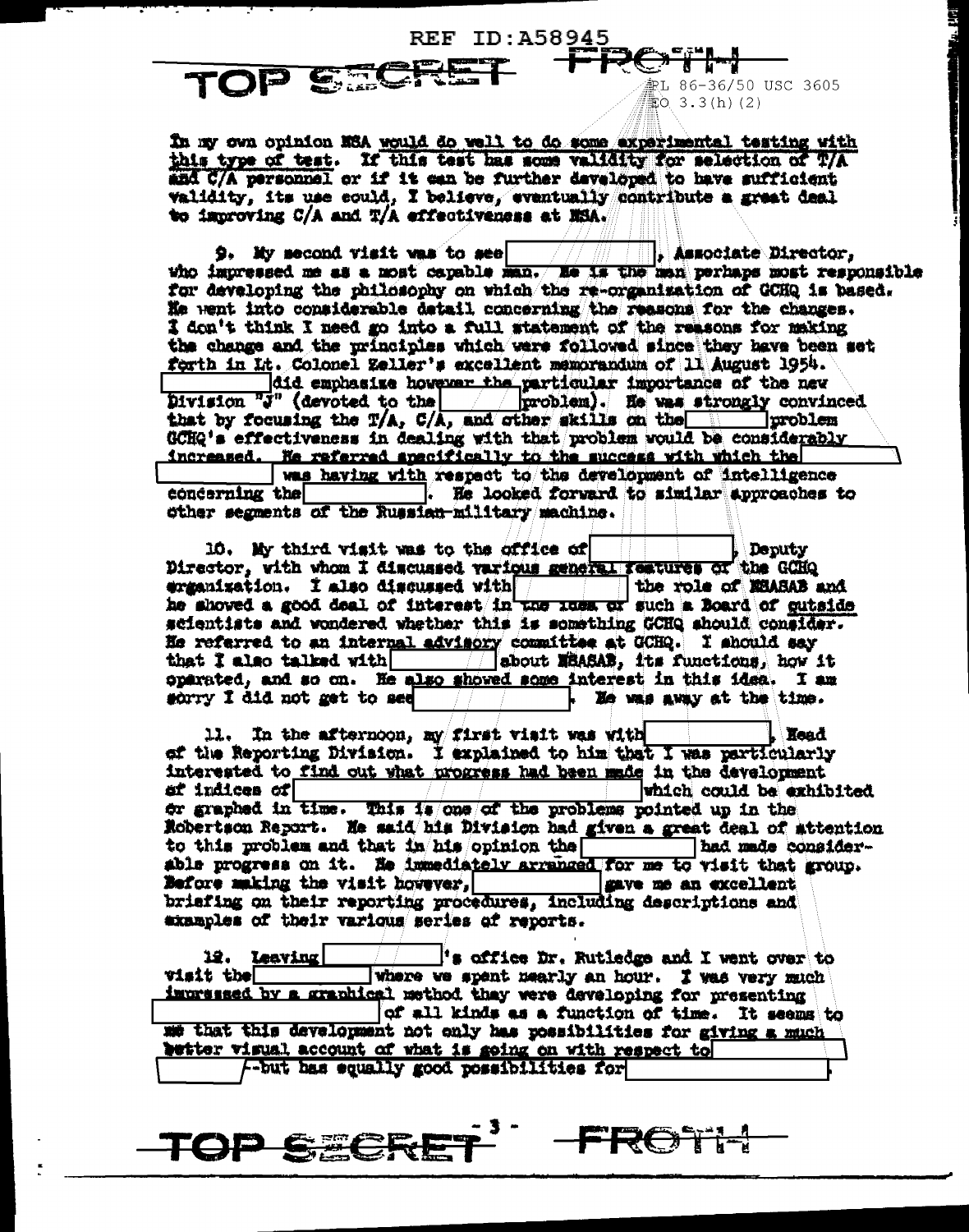## REF ID: A58945

PL 86-36/50 USC 3605  $\overline{R}$  3.3(h)(2)



Unfortunately. I was unable to learn whether similar work is going on with respect to There are, of course, more than a dozen U.S. Maval personnel in the and I presume they will bring back to MEA some of the ideas being developed there. I believe, however, that it would be useful if some of our NSA personnel concerned with the analogous problem for could have some sontact with that group, since the presentation problem for have hany points of similarity.

13. As a matter of fact, after my visit at GCHQ and remembering the great interest in the work of GCHQ on the part of AFSS which I discovered in my visit to AFSS in the summer of 1953 in connection with the work of the Robertson Study Group I have been wondering whether there is enough lisison between AFSS and GCHQ. I found a good deal of similarity of outlook on the muntification problem between the form of dCHQ and some of the staff members at AFBS. I would suggest serious consideration of more gontact between these two groups than seems to exist at present.

14. After my visit with the  $\begin{array}{|c|c|c|c|}\n\hline\n\text{a} & \text{if} & \text{if} & \text{if} & \text{if} & \text{if} & \text{if} & \text{if} & \text{if} & \text{if} & \text{if} & \text{if} & \text{if} & \text{if} & \text{if} & \text{if} & \text{if} & \text{if} & \text{if} & \text{if} & \text{if} & \text{if} & \text{if} & \text{if} & \text{if} & \text{if} & \text{if} & \text{if} & \text{if$ He Is wary much interested in the problem of developing sound indices of and the presentation of the infor-

mation. He is keenly aware of the pitfalls in developing such indices, and of the necessity for developing the indices through close cooperation between those responsible for developing the information through analysis and those responsible for reporting.

15. At this juncture it was 5 d'elock. I went home with It. Colonel Weller and had an excellent dinner and delightful evening with Lt. Colonel and Mrs. Zeller. Among other things we discovered that all three of us were graduate students of the University of Iowa, and of course we had many things to talk about regarding the University of Towa!

15. On the morning of September 11 (Saturday) I spent nearly three Italking about many of the mathematical and hours with statistical problems which have arisen in the work of his group. As these problems are all rather technical I shall not attempt to discuss them here. I am very much impressed by | sability. In my opinion it would be very useful for him to spend a few months at NSA with Dr. Leibler's here. I am very much impressed by group. Unfortunately, I did not see Mr. Alexander. No was playing chess in a tournament in Amsterdam at the time.

17. Finally, I regret to Bay that

were away when I was at GCHQ and hence I did not have an epportunity to get a good first hand account of T/A activity at GCHO. did, however, pick up a good meny sidelights on it from

I gained the impression that there is a good deal more

FRO